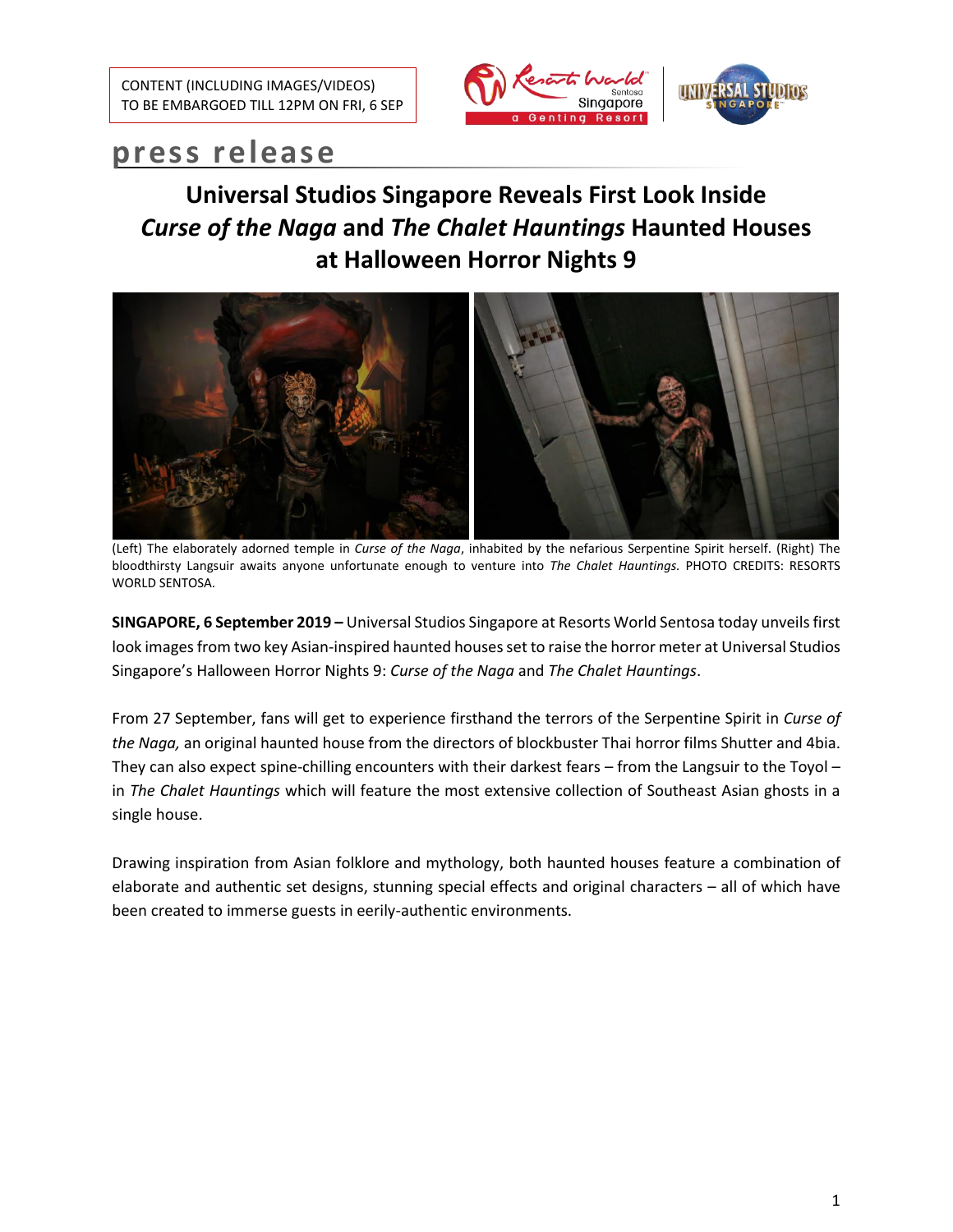### *Curse of the Naga* **– the Brainchild of Thai Masters of Horror**



Based on a man-versus-nature narrative, *Curse of the Naga* breathes life into the collective vision of Thai director duo Parkpoom Wongpoom and Gunn Purijitpanya, and the creative minds from Universal Studios Singapore. Conceptualised since December 2018, this haunted house marks the event's first-ever regional collaboration in the creation of an original haunted house, and promises to raise the horror meter for fans.

*Curse of the Naga* charts the journey of a foreigner who incurs the wrath of the malevolent Naga spirit and has to find a way to escape her clutches. Unfortunately, the path is paved with obstacles and dramatic environments, from bashing through dense undergrowth, to passing through an abandoned village, and navigating a labyrinth-filled house. Along the way, guests will come face to face with a plethora of original characters, including the iconic Serpentine Spirit who is covered in snake scales from head to toe and adorned with traditional brass fingernail extensions.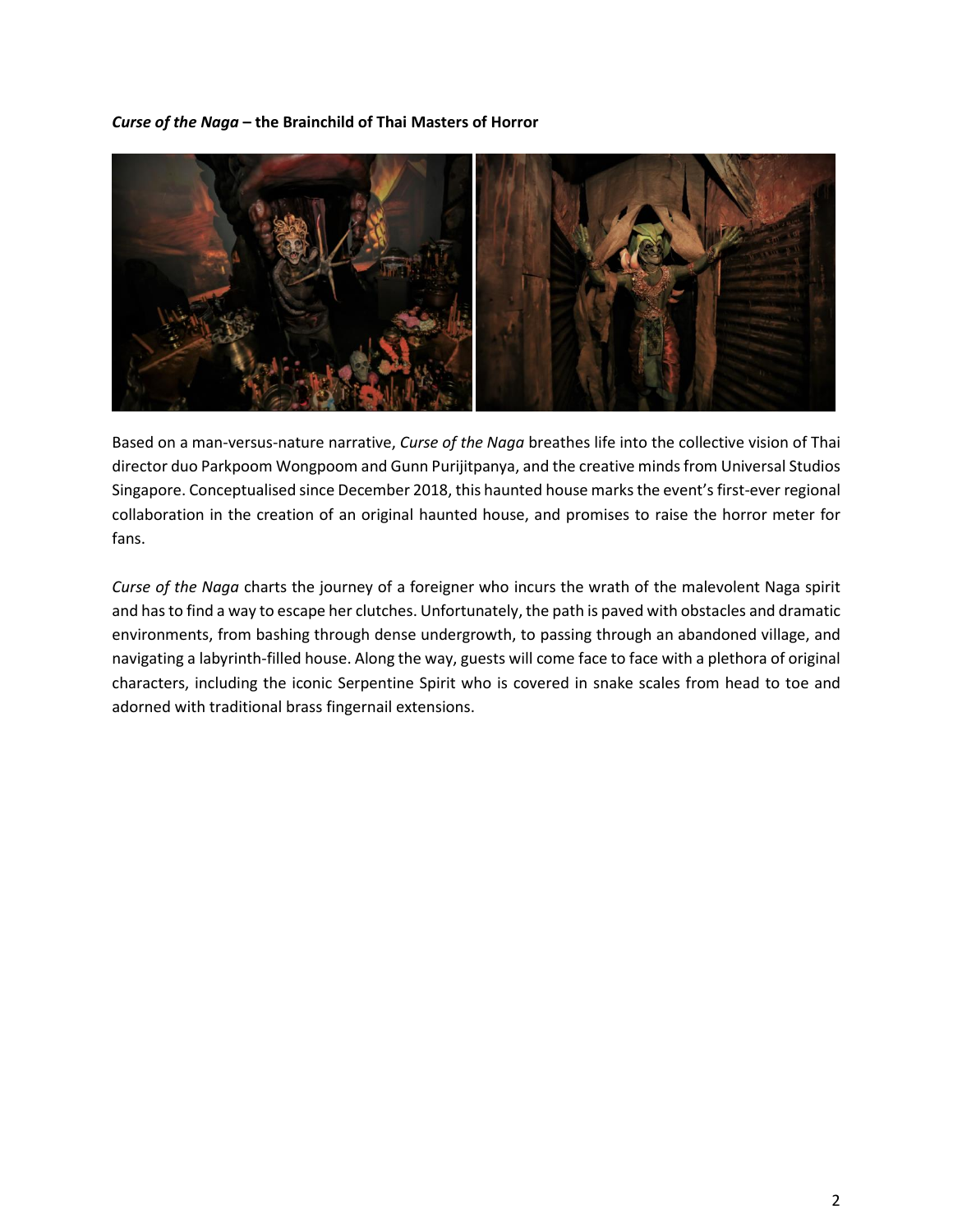*The Chalet Hauntings* **to Feature the Most Extensive Collection of Southeast Asian Ghosts in a Single House**



Singaporeans can relive some of their most commonly shared experiences of paranormal sightings when they visit *The Chalet Hauntings,* presented by Official Partner [Traveloka.](https://www.traveloka.com/) Guests will put themselves in the shoes of a curious trespasser setting foot into a chalet that is off-limits, investigating the rumour that five teenagers have disappeared into the darkness. The possessed chalet will bring to life the most extensive collection of Southeast Asian iconic ghosts in a single house – a first in the history of Universal Studios Singapore's Halloween Horror Nights. As brave fans navigate their way through the haunted corridors, dark living rooms and an ominous bathroom, expect to encounter the demonic Toyol, evil Hantu Galah, demented Pocong, beastly Hantu Raya, alongside the bloodthirsty Langsuir – the female terror that attacks her prey with sharp fingernails and rips them to shreds, only stopping after she has quenched her thirst for blood. The haunted house incorporates illusions, animatronics and special effects that will trigger all five senses, raising fears and anxieties and testing one's limits along the way.

Leading Southeast Asia online travel company, [Traveloka,](https://www.traveloka.com/) is the Official Partner for *The Chalet Hauntings*. Guests who have purchased Universal Studios Singapore's Halloween Horror Nights tickets via the Traveloka app/website will enjoy priority entry into the theme park during event nights. In addition, Traveloka customers can also enjoy other on-the-spot benefits such as special edition Halloween Horror Nights souvenirs, or take part in exciting games and win prizes at Traveloka booths in the theme park. Traveloka offers customer service support around the clock, and comes equipped with six language options to facilitate and take care of any problems users may encounter. More information can be found on Traveloka app or at [www.traveloka.com](file:///C:/Users/shaiful.malek/Desktop/www.traveloka.com)

Universal Studios Singapore's Halloween Horror Nights 9 will run from 27 September till 31 October. Featuring all-new frights across 16 event nights, fans can experience five haunted houses, two scare zones and two killer shows. More information on the event can be found a[t www.halloweenhorrornights.com.sg](file:///C:/Users/shaiful.malek/Desktop/For%20UPR/www.halloweenhorrornights.com.sg)

**- END -**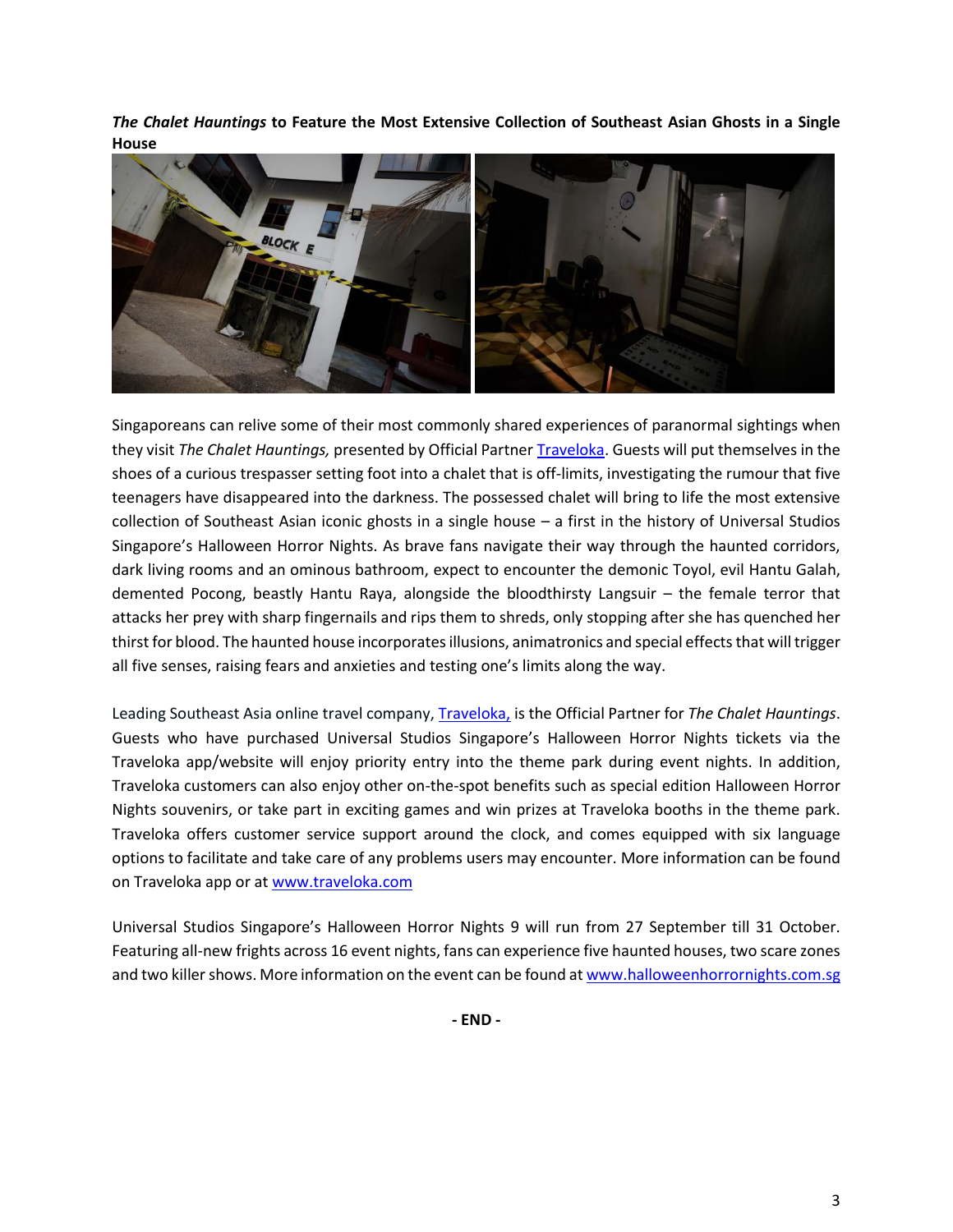#### **ABOUT UNIVERSAL PARKS & RESORTS**

Universal Parks & Resorts, a unit of Comcast NBCUniversal, offers guests around the globe today's most relevant and popular entertainment experiences. With three-time Academy Award® winner Steven Spielberg as creative consultant, its theme parks are known for immersive experiences that feature some of the world's most thrilling and technologically advanced film- and television-based attractions. Comcast NBCUniversal wholly owns Universal Studios Hollywood, which includes Universal CityWalk Hollywood. It also owns Universal Orlando Resort, a destination resort with three theme parks (Universal Studios Florida, Universal's Islands of Adventure and the new water theme park, Universal's Volcano Bay), five resort hotels, and Universal CityWalk Orlando. In addition, Comcast NBCUniversal owns Universal Studios Japan, in Osaka and has a license agreement with Universal Studios Singapore at Resorts World Sentosa, Singapore. The company is also developing a theme park destination in Beijing called Universal Beijing Resort.

#### **ABOUT RESORTS WORLD SENTOSA**

Resorts World Sentosa (RWS), Asia's premium lifestyle destination resort, is located on Singapore's resort island of Sentosa. Spanning 49 hectares, RWS is home to world-class attractions including Universal Studios Singapore, S.E.A. Aquarium, the Maritime Experiential Museum, Dolphin Island and Adventure Cove Waterpark. Complementing the adventure and adrenaline of its theme parks and attractions are six unique luxury hotels, the world-class Resorts World Convention Centre, a casino and the Asian flagship of a world-renowned destination spa. RWS offers awardwinning dining experiences and exciting cuisine from around the world across its many renowned celebrity chef restaurants, establishing itself as a key player in Singapore's vibrant and diverse dining scene and a leading gourmet destination in Asia for epicureans. The integrated resort also offers world-class entertainment, from original resident productions to concerts and public shows such as Crane Dance and Lake of Dreams. RWS has been named "Best Integrated Resort" since 2011 for eight consecutive years at the TTG Travel Awards which recognises the best of Asia-Pacific's travel industry.

RWS is wholly owned by Genting Singapore, a company of the Genting Group. For more information, please visit [www.rwsentosa.com.](http://www.rwsentosa.com/)

## /ResortsWorldatSentosa @rwsentosa [www.rwsentosablog.com](http://www.rwsentosablog.com/) **#HHN9**

#### **ABOUT TRAVELOKA**

Traveloka is an Indonesian technology company with a mission to enrich lives by empowering people to discover the world around them. Built in 2012, we have since expanded rapidly to 7 countries in the APAC region, namely Singapore, Malaysia, Thailand, Vietnam, Philippines, and Australia; and opened our R&D offices in Indonesia, Singapore, and India. We provide a wide range of services that incorporate travel and lifestyle experience in one platform. As one of the fastest growing companies in Southeast Asia, we are rapidly expanding to build the dream of #EnablingMobility through technology in the region. In a mission to create a better tomorrow for all of our users, we place user experience at the forefront of our efforts to continue being resourceful, inspiring, and lively. We believe in #EmpoweringDiscovery to enable people to broaden their horizons for self-discovery through experiences. With our human-centered technological solutions, we want to make it easier for people to discover the world around them so they can have more experiences.

Downloaded more than 40 million times, our travel & lifestyle app itself is accessed and used by millions of users daily. Supported by more than 2,500 employees across Southeast Asia, we offer 10+ products, including transportation, accommodations, lifestyle, and financial services. To date, we have established partnerships with more than 100 domestic and international airlines, serving more than 200,000 routes worldwide, as well as the largest direct accommodation inventory with more than 450,000 partners in 100 countries, varying from hotels, apartments, guest houses, homestays, to villas and resorts. In order to make a seamless experience for our users, we provide more than 40 payment options for the customers. Our local speaking customer service is also available to support our customers 24/7.